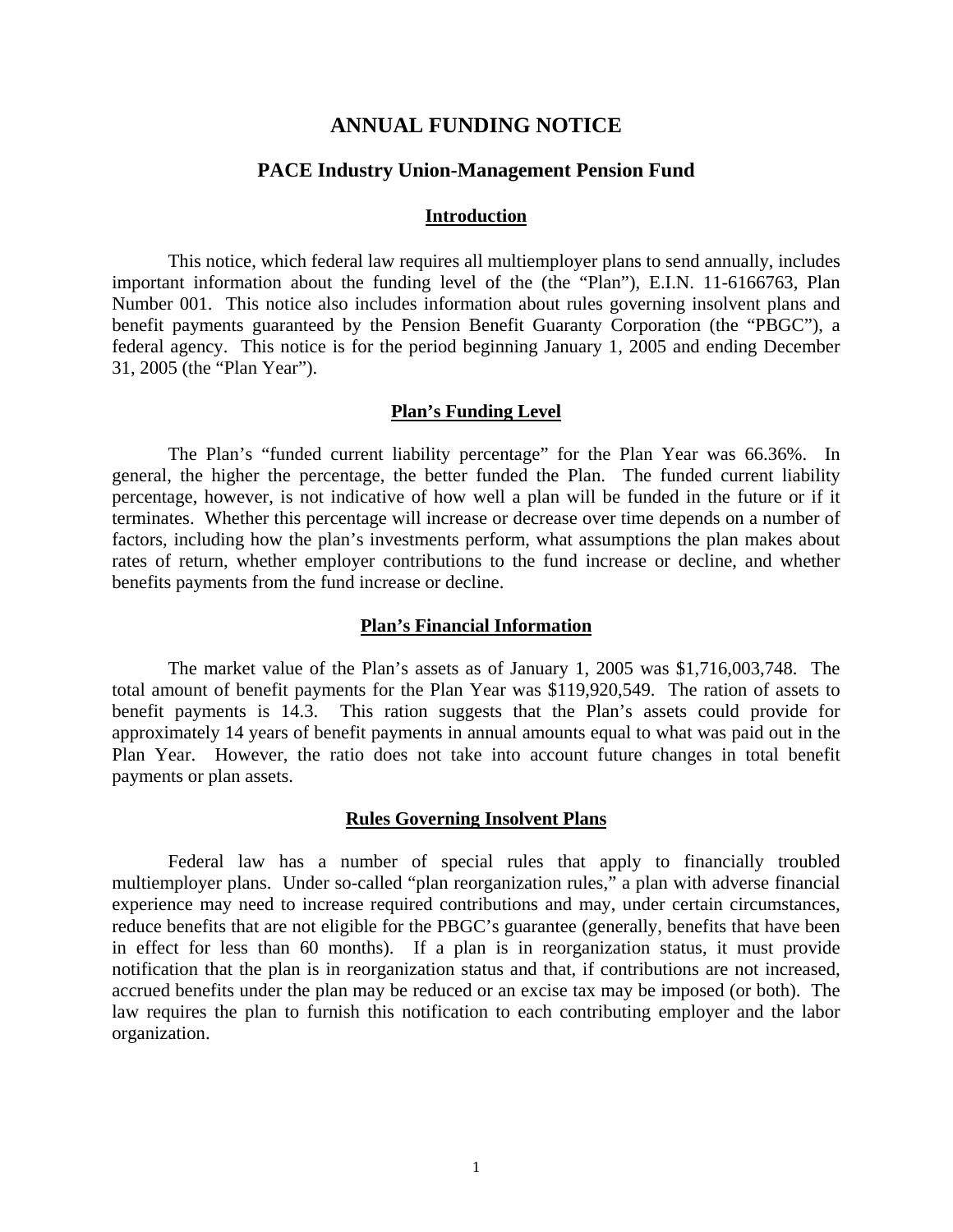Despite the special plan reorganization rules, a plan in reorganization nevertheless could become insolvent. A plan is insolvent for a plan year if its available financial resources are not sufficient to pay benefits when due for the plan year. An insolvent plan must reduce benefit payments to the highest level that can be paid from the plan's available financial resources. If such resources are not enough to pay benefits at a level specified by law (see Benefit Payments Guaranteed by the PBGC below), the plan must apply to the PBGC for financial assistance. The PBGC, by law, will loan the plan the amount necessary to pay benefits at the guaranteed level. Reduced benefits may be restored if the plan's financial condition improves.

 A plan that becomes insolvent must provide prompt notification of the insolvency to participants and beneficiaries, contributing employers, labor unions representing participants, and the PBGC. In addition, participants and beneficiaries also must receive information regarding whether, and how, their benefits will be reduced or affected as a result of the insolvency, including loss of a lump sum option. This information will be provided for each year the plan is insolvent.

## **Benefit Payments Guaranteed by the PBGC**

 The maximum benefit that the PBGC guarantees is set by law. Only vested benefits are guaranteed. Specifically, the PBGC guarantees a monthly benefit payment equal to 100% of the first \$11 of the Plan's monthly benefit accrual rate, plus 75% of the next \$33 of the accrual rate, times each year of credited service. The PBGC's maximum guarantee, therefore, is \$35.75 per month times a participant's years of credited service.

*Example 1:* If a participant with 10 years of credited service has an accrued monthly benefit of \$500, the accrual rate for purposes of determining the PBGC guarantee would be determined by dividing the monthly benefit by the participant's years of service (\$500/10), which equals \$50. The guaranteed amount for a \$50 monthly accrual rate is equal to the sum of \$11 plus \$24.75 (.75 x \$33), or \$35.75. Thus, the participant's guaranteed monthly benefit is \$357.50 (\$35.75 x 10).

*Example 2:* If the participant in Example 1 has an accrued monthly benefit of \$200, the accrual rate for purposes of determining the guarantee would be \$20 (or \$200/10). The guaranteed amount for a \$20 monthly accrual rate is equal to the sum of \$11 plus \$6.75 (.75 x \$9), or \$17.75. Thus, the participant's guaranteed monthly benefit would be \$177.50 (\$17.75 x 10).

 In calculating a person's monthly payment, the PBGC will disregard any benefit increases that were made under the Plan within 60 months before the earlier of the plan's termination or insolvency. Similarly, the PBGC does not guarantee pre-retirement death benefits to a spouse or beneficiary (e.g. a qualified pre-retirement survivor annuity) if the participant dies after the plan terminates, benefits above the normal retirement benefit, disability benefits not in pay status, or non-pension benefits, such as health insurance, life insurance, death benefits, vacation pay or severance pay.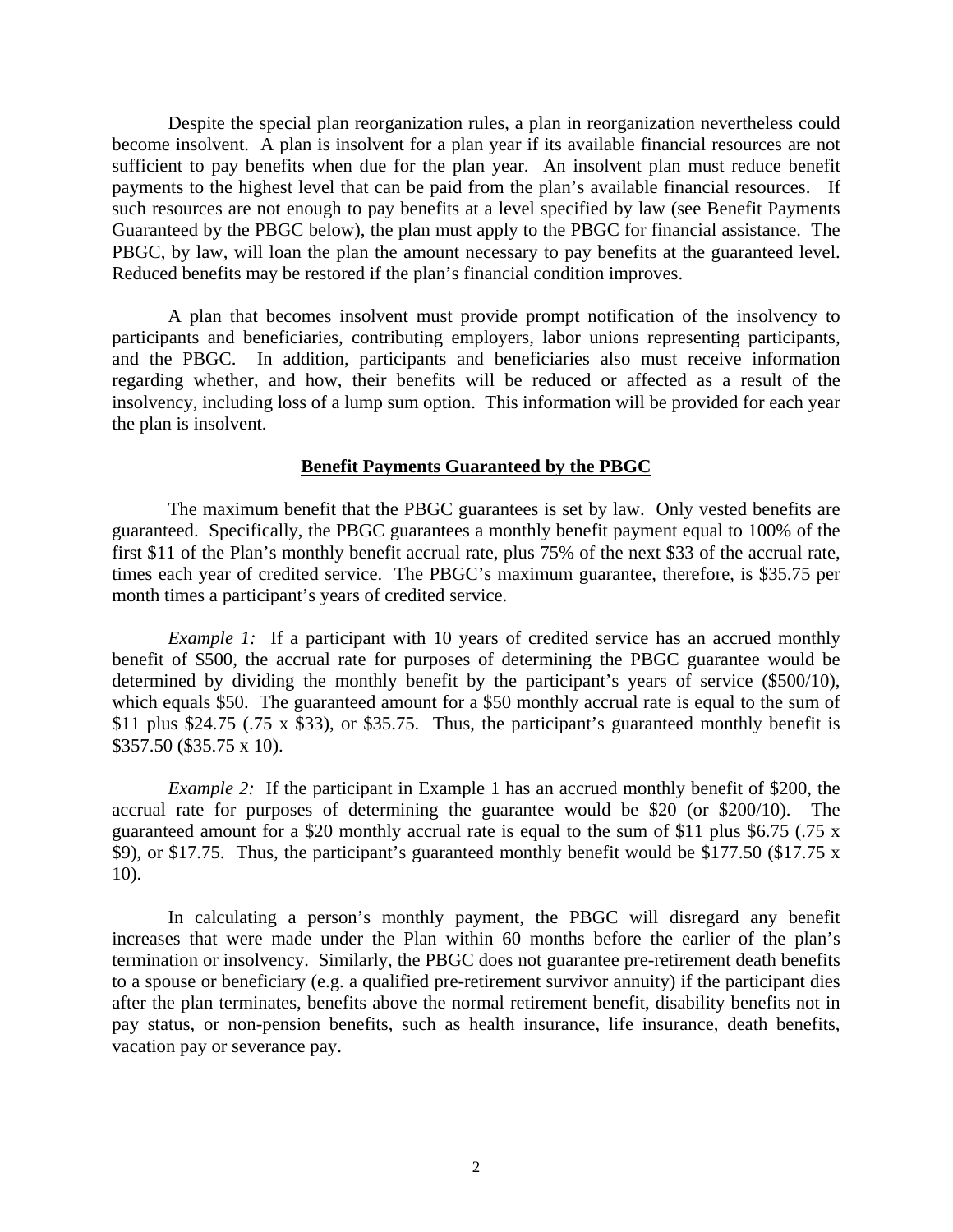## **Where to Get More Information**

For more information about this notice, you may contact the following:

| Ms. Maria Wieck                             |
|---------------------------------------------|
| <b>Administrative Officer</b>               |
| PACE Industry Union-Management Pension Fund |
| 3320 Perimeter Hill Drive                   |
| Nashville, TN 37211-4123                    |
| 1-800-474-8673                              |

For more information about the PBGC and multiemployer benefit guarantees, go to PBGC's web site, [www.pbgc.gov](http://www.pbgc.gov/) or call the PBGC toll-free at 1-800-400-7242 (TTY/TDD users may call the Federal relay service toll free at 1-800-877-8339 and ask to be connected to 1-800-400-7242).

#### **Additional Explanation**

The Board of Trustees of the Fund wanted to provide you with some further guidance that we hope will help you better understand the above information, which the Fund is required to provide in the above format.

 First, the "funded current liability percentage"stated above is based on an assumed rate of future investment returns dictated by law for the purposes of this notice. There are several different ways of calculating the Fund's funding level. The required rate of return used in the notice is 6.10%. The Fund is designed to be funded over the long term. Its actual rates of return are as follows, as of December 31, 2005:

> 1-year return: 4.30% 3-year return: 9.46% 5-year return: 4.52% 10-year return: 7.36%

The lower the rate of return that is assumed, the higher is a pension fund's reported underfunding. Under the long-term interest rate assumption actually used by the Fund, the Fund's funding ratio is 80.19%.

 Also, the notice suggests that the Fund will be able to make approximately 14 years of benefit payments in annual amounts equal to what was paid out during the plan year. However, this calculation does not take into account future employer contributions to the Fund, earnings on investments, or other changes to the Plan, all of which may significantly change the ratio of assets to benefit payments. Thus, the information contained in this Notice does not necessarily reflect the Fund's ability to pay promised benefits in the future.

 The notice also discusses insolvent multiemployer funds and the PBGC benefit guarantees, as required. However, this is no indication of whether or not this will ever apply to this Fund. That is based on numerous factors.